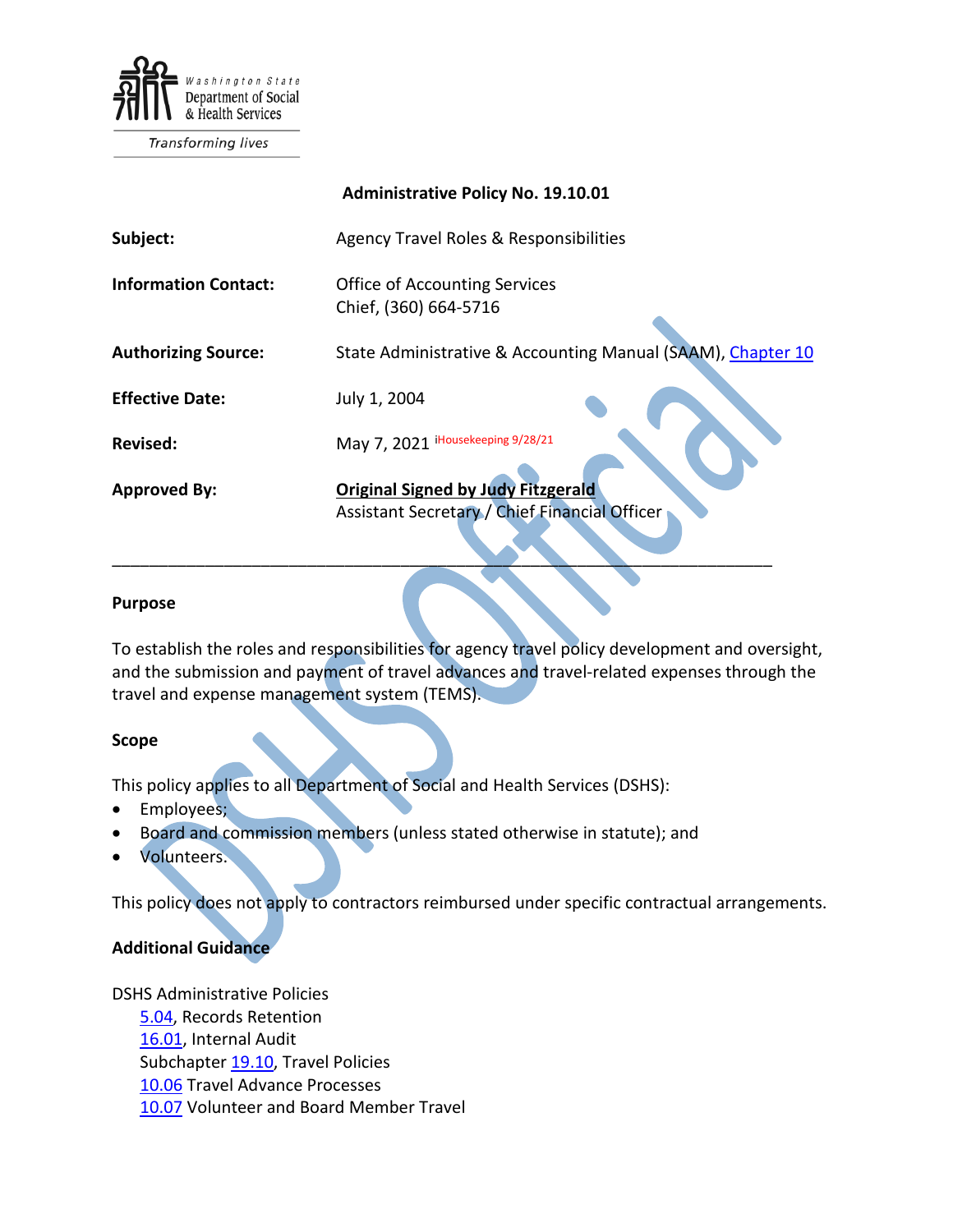Administrative Policy No. 19.10.01 May 7, 2021 Page 2

[14.12,](http://one.dshs.wa.lcl/Policies/Administrative/DSHS-AP-14-12.pdf) Accountability for State-Owned Vehicles [DSHS Forms Picker](http://forms.dshs.wa.lcl/)  02-681, Employee TEMS Profile Request 02-682, Volunteer/Board Member TEMS Profile Request DSHS [Travel Website](http://one.dshs.wa.lcl/FS/Fiscal/Accounting/Travel/Pages/default.aspx) [Claiming Reimbursement through TEMS](http://one.dshs.wa.lcl/FS/Fiscal/Accounting/Travel/Documents/Forms/AllItems.aspx) [Establishing an AFRS Vendor Number and TEMS Profile](http://one.dshs.wa.lcl/FS/Fiscal/Accounting/Travel/Volunteers/Forms/AllItems.aspx)

#### **Definitions**

**Advantageous** means direct non-financial, work-related benefits accruing to the state.

**Approving manager** means the approving authority responsible for the traveler's travel status and reimbursement.

**Contractor** is any person, business, non-profit, or government entity who provides services to DSHS under a contractual agreement and not as an employee of DSHS.

**DSHS** refers to the Department of Social and Health Services (DSHS).

**Economical** means direct financial, work-related costs that occur at the least cost to the state and which the state is responsible to pay.

**Official state business** are activities performed by an official or state employee, authorized volunteer, or contractor, work experience program participant, student or employee of another governmental jurisdiction as directed by his or her supervisor in order to accomplish state programs or as required by the duties of his or her position or office.

**Out-of-state travel** means travel anywhere outside the boundaries of the state of Washington is to be considered out-of-state and should be coded as out-of-state travel. However, with respect to the requirement for prior authorization of out-of-state travel in Subsection 10.10.50, a) travel to counties and/or cities in the states of Idaho and Oregon that are contiguous to the border between Washington-Idaho or Washington-Oregon, or b) out-of-state employees traveling within the same state as their official station shall not be considered out-of-state. **Program** means an administration, division, or program within DSHS.

**Reimbursement request** means the request for travel reimbursement that is submitted using the travel and expense management system (TEMS).

**Travel advance** means a payment made to a traveler to defray some of the costs the traveler will incur while traveling on official state business.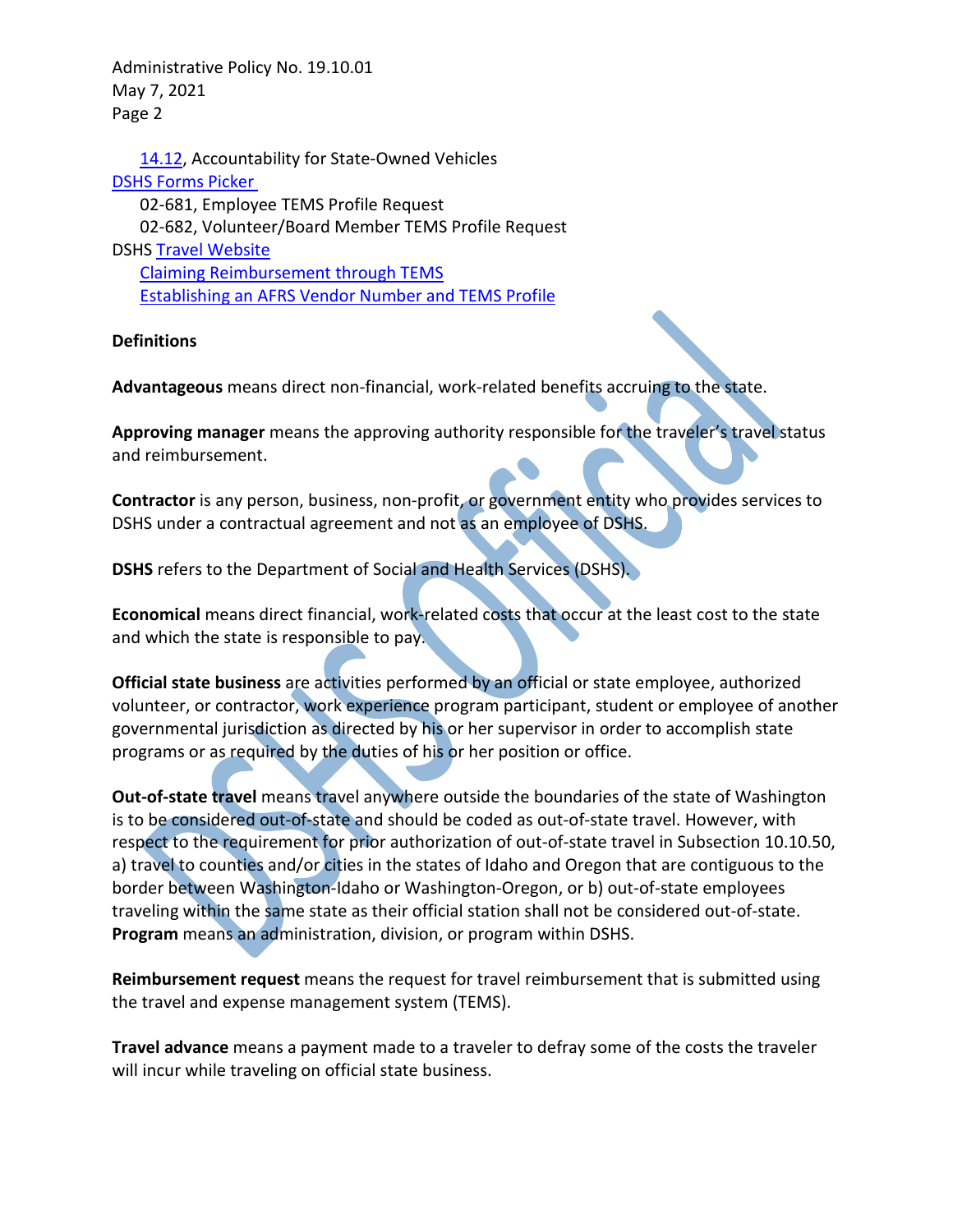Administrative Policy No. 19.10.01 May 7, 2021 Page 3

**Travel desk** means the travel unit within the office of accounting services.

**Travel expense and management system (TEMS)** is the software program used to process travel reimbursement requests and travel advances.

**Traveler** means a person in travel status who is on official state business. **Policy**

**A. The office of accounting services (OAS) is the official entity for travel policy creation, interpretation, training, and guidance and processing travel reimbursements through the travel and expense management system (TEMS).** 

### **As part of these responsibilities, OAS must:**

- 1. Develop and maintain policies, procedures, and training information applicable to travel on official state business.
- 2. Coordinate the development and maintenance of these policies and procedures with the:
	- a. DSHS Accounting Policy Management Board (APMB)
	- b. Office of Financial Management (OFM)
- 3. Process all travel reimbursement requests through TEMS within ten working days.
- 4. Process travel advances based on AP 19.10.06 *Travel Advance Process*.
- 5. Provide travel policy interpretation and assistance with the TEMS, via the travel desk.
- 6. Grant TEMS access, for auditing purposes, to authorized staff assigned to review TEMS transactions.
- 7. Create new profiles and change existing profiles in the TEMS within 5 working days of receiving the properly completed DSHS forms.
- 8. Delete existing profiles in the TEMS within 5 working days of receiving the properly completed form or system generated request.
- 9. Add new TEMS users to the travel listserv.

# **B. DSHS staff must comply with travel policies and procedures set forth by the OFM and the OAS.**

- 1. Travelers must:
	- a. Know relevant policies and procedures or seek clarification from their approving manager or the travel desk before traveling.
	- b. Exercise the same care in incurring expenses that a prudent person would exercise if traveling on personal business, and pay any additional costs or expenses incurred for personal preference or convenience.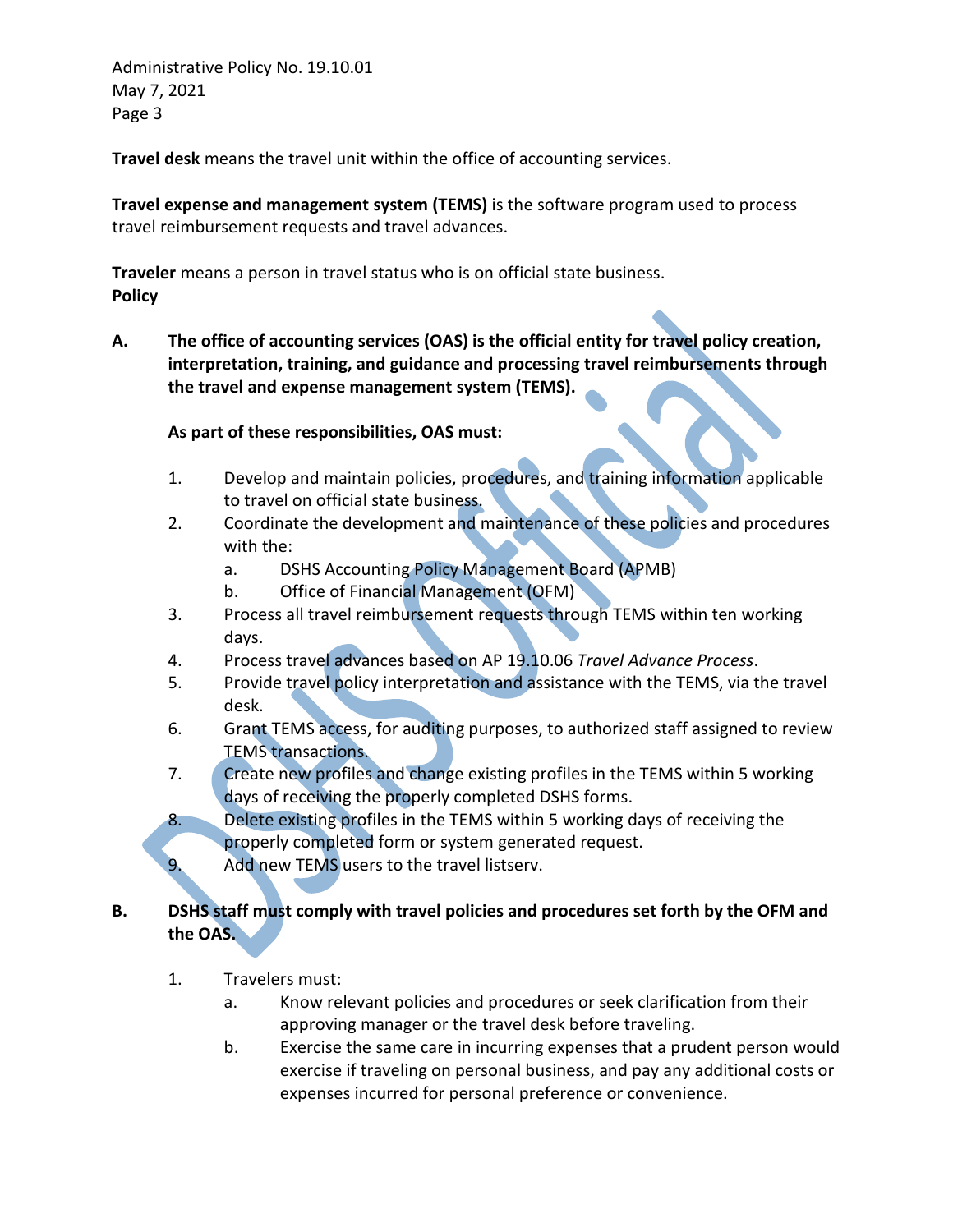- c. Comply with applicable state vehicle or privately owned vehicle (POV) driver responsibilities and requirements in DSHS AP 14.12 when on official state business.
- d. Obtain written authorization before traveling out-of-state (form 03-337) and in any other situations where required.
- e. Use TEMS to submit all travel reimbursement requests and travel advances within the required timeframes.
	- i. Reimbursement requests must be completed as required by SAAM 10.80.20 and as shown in the instructional materials posted on the travel website.
- f. Use their approving managers as the main point of contact for:
	- i. New TEMS user access
	- ii. TEMS profile updates

Note: If there are questions about how to complete the TEMS form, contact the travel desk.

- 2. Approving managers must:
	- a. Understand relevant travel policies and procedures before approving travel or requests for payment of travel related expenses.
	- b. Use the criteria of "most economical" or "most advantageous" to the state (as outlined in SAAM 10.10.20) when determining whether to authorize a person to travel on official state business, and when determining what travel alternatives to authorize.
	- c. Review the itinerary of the traveler to eliminate unnecessary travel.
	- d. Ensure travelers are carpooling on official state business whenever it is more economical or advantageous to the state.
	- e. Limit the number of persons attending a particular conference, convention, meeting or training session to the minimum necessary.
		- Ensure the health and safety of travelers, and compliance with the
	- Americans with Disabilities Act, when placing employees in travel status. g. Before approving reimbursement of travel expenses, review all travel to ensure it was:
		- i. Directly work related
		- ii. Obtained at the most economical price
		- iii. Critical and necessary for state business
		- iv. Pre-approved when required by policy (i.e. out-of-state travel)
	- h. Obtain and review paper or electronic receipts and other documentation (e.g., out-of-state travel authorization, lodging receipts, vehicle mileage log) required by state and agency policy. Ensure documents are retained in accordance with the agency records retention schedule.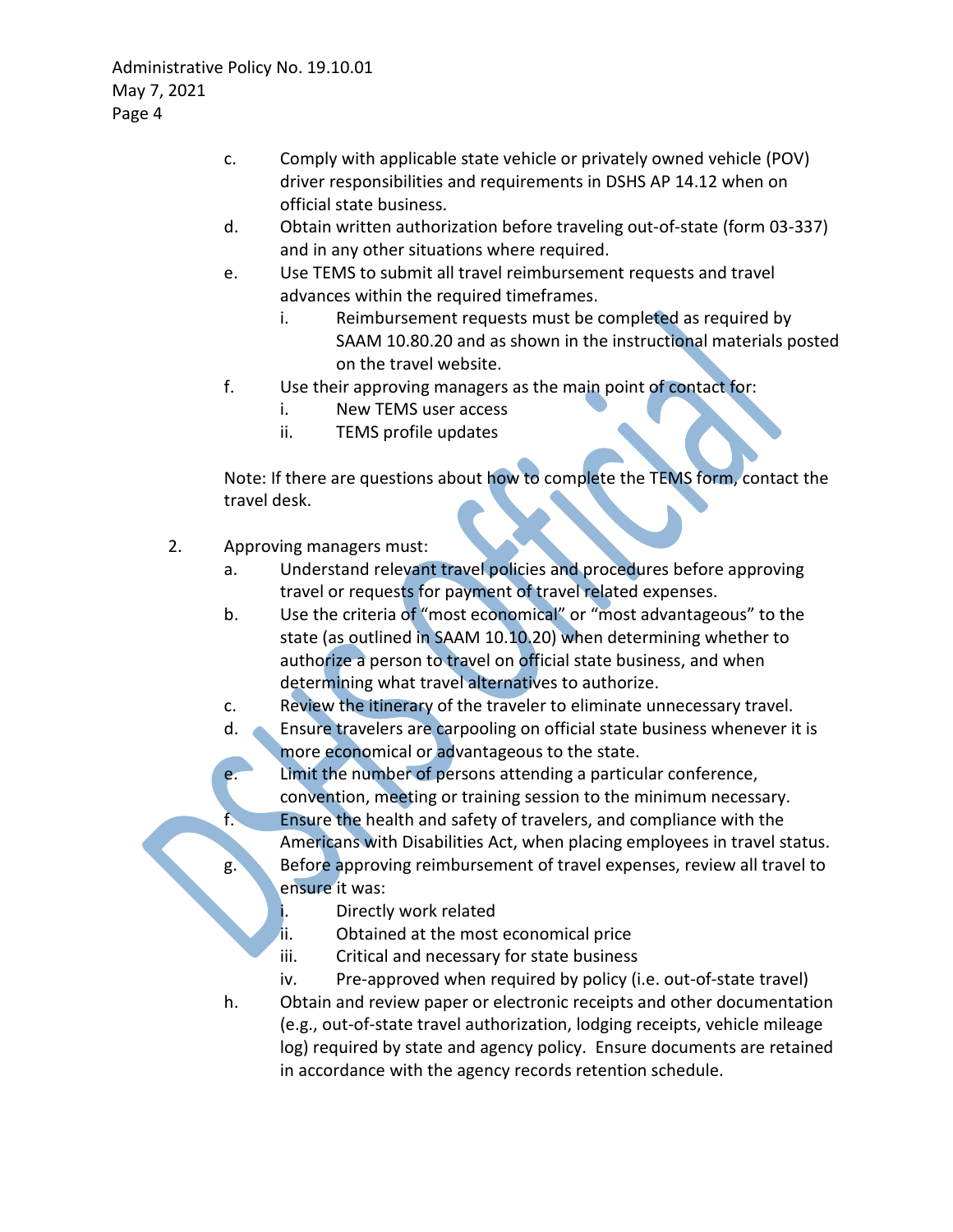- i. In lieu of obtaining original receipts, approvers must ensure a process is in place to reduce the risk of duplicate or improper payments.
- j. Use TEMS to approve travel-related reimbursements paid directly to the traveler. Assure the request is properly completed and that claimed travel expenses are eligible for reimbursement according to state and agency policies.
- k. Review reimbursement requests as outlined in "Claiming Reimbursement Through TEMS."
- l. Process reimbursement requests within 5 working days, by either approving, denying, or returning for changes.
- m. Ensure proper completion of the TEMS form required to create or change TEMS profiles.
- n. Ensure proper completion of the TEMS form required to delete TEMS profiles or system generated request.
- o. Submit the required form received within 5 working days, to the OAS travel desk and facilitate resolution of any discrepancies.
- p. Facilitate establishing or updating vendor numbers of volunteer/board members in the AFRS as documented in DSHS Administrative Policy 19.10.07, under Establishing an AFRS Statewide Vendor Number and TEMS Profile.

Note: If there are questions about how to complete the TEMS form, contact the travel desk.

# 3. Programs must:

- a. Support their program's system connectivity to TEMS.
- b. Routinely review staff assignments and field operations with the intent of minimizing travel.
	- Develop and implement alternatives to travel, as well as less expensive methods of travel that includes:
	- i. Teleconferencing and video conferencing;
	- ii. Video recordings and published reports;
	- iii. Car-pooling and greater use of public transportation;
	- iv. Reduced frequency of regularly scheduled out-of-town meetings;
	- v. Restrictions on the number of staff traveling to the same destination; and
	- vi. Coordinating between agencies for joint travel arrangements when more than one agency is involved.
- d. Ensure travelers are not treated differently under like circumstances.

### **Procedure**